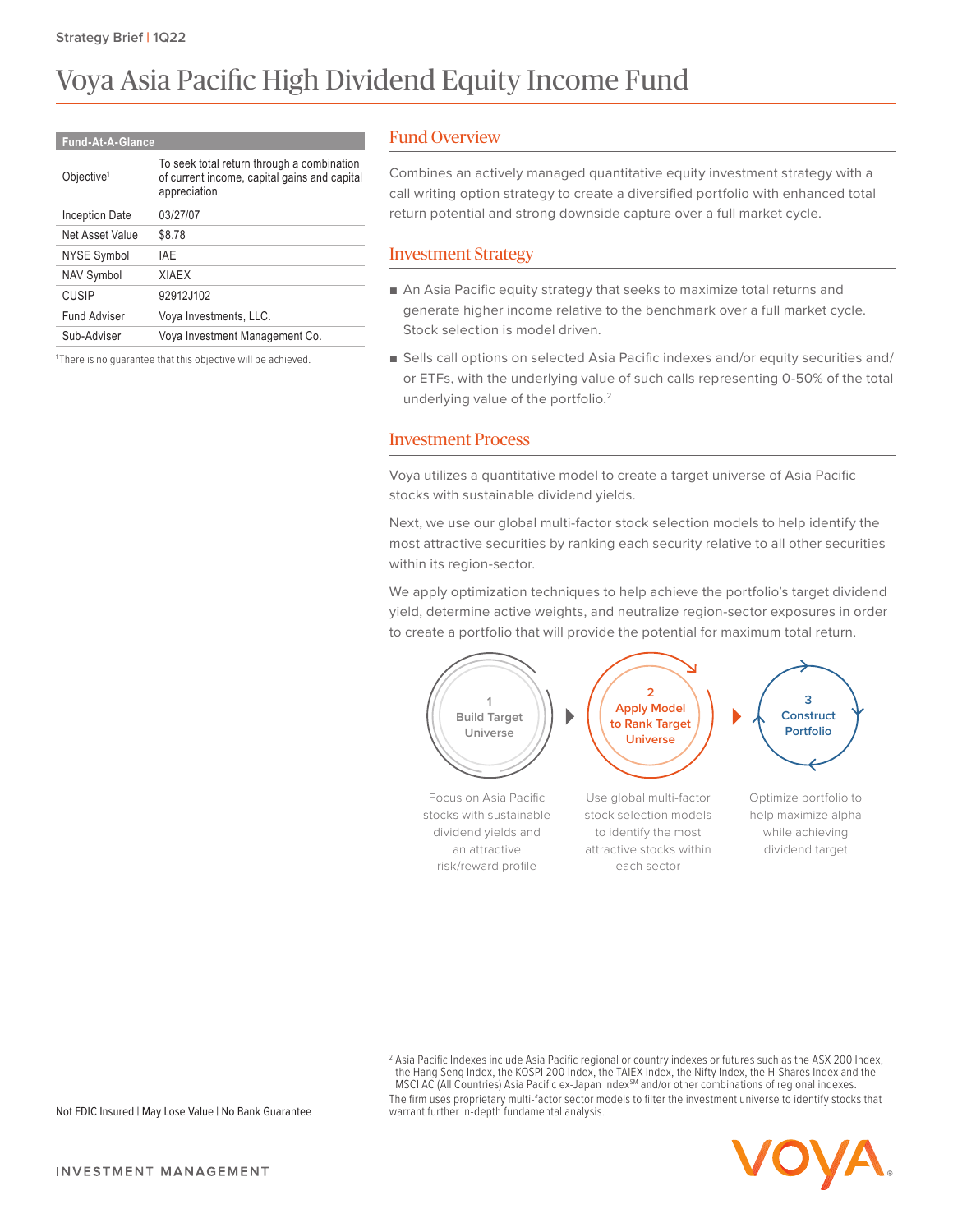### **Performance**



## Investment Commentary

#### **Performance**

For the quarter, the Voya Asia Pacific High Dividend Equity Income Fund (the "Fund") provided a total return of -1.57% on a net asset value (NAV) basis, and a total return of 0.25% on a market price basis. For the same period, the Fund's customized reference index, the MSCI All Country Asia Pacific ex-Japan index, returned -5.69%.

# Equity Portfolio

For the quarter ended March 31, 2022, the equity sleeve of the Fund outperformed its reference index. In terms of the Fund's performance for the quarter, the core model and higher dividend yield contributed the most to results, while the country allocations detracted.

On the sector level, stock selection within the industrials, financials and health care sectors contributed to performance. The key contributors were the overweights to Rio Tinto Limited and China Shenhua Energy Co. Ltd., as well as not owning Sea Ltd. By contrast, stock selection in the information technology sector detracted from relative results. On an individual stock level basis, not owning Reliance Industries Limited and Westpac Banking Corporation, along with an overweight to Realtek Semiconductor Corp. detracted the most from performance.

# Option Portfolio

For the period, the Fund's covered call strategy had a positive impact on relative returns. The Fund implemented this strategy by typically writing call options on regional indices, the selection and allocation of which result from an optimization intended to track the reference index of the portfolio closely. The strike prices of the options written were typically at or near the money, with expiration dates around one month at inception.

The Fund's covered call strategy seeks to generate premiums and retain some potential for upside appreciation. This strategy added to returns during the period as the negative performance of the equity markets resulted in gains on the short call options.

# Outlook and Current Strategy

The world and markets continuously change, but over the first four months of 2022 we have seen remarkable shifts in the landscape and asset prices. Russia's invasion of Ukraine caught many off guard. Beyond the hardships and terror imposed on its victims, this war has cast a dark shadow of uncertainty over Europe and worsened already-existing economic risks.

In the United States, equity market outflows have been heavy as investors look toward rate hikes to come. Overseas equities geographically or economically exposed to the Ukraine war have struggled. Covid outbreaks continue to confront China, and lockdowns there continue to disrupt supply chains and thus global economic recovery. As the U.S. Federal Reserve aggressively raises interest rates to combat inflation, the U.S. dollar is strengthening, to the detriment of emerging market investment flows. Given this clouded market outlook, we expect the Fund to continue to benefit from its option-writing activities.

# Holdings Detail

Companies mentioned in this report – percentage of Fund investments, as of 03/31/2022: Rio Tinto Limited 1.08%, China Shenhua Energy Co. Ltd. 0.75%, Sea Ltd. 0%, Reliance Industries Limited 0%, Westpac Banking Corporation 0% and Realtek Semiconductor Corp. 0.58%; 0% indicates that the security is no longer in the portfolio. Portfolio holdings are subject to change daily.

Past performance does not guarantee future results. The performance quoted represents past performance. Investment return and principal value of an investment will **fluctuate, and shares, when redeemed, may be worth more or less than their original cost. Current performance may be lower or higher than the performance data quoted.** Performance chart does not take into consideration account transaction fees or brokerage commissions.

**Total investment return at share price** measures the change in the market value of your investment assuming reinvestment of dividends, capital gain distributions and return of capital distributions/allocations, if any, in accordance with the provisions of the Fund's dividend reinvestment plan. Total investment return at market share price is not annualized for periods less than one year. Closed-end funds like the Fund do not continuously offer shares for sale and are not required to buy shares back from investors upon request. Shares of closed-end funds trade on national stock exchanges. Therefore, market share prices are not directly affected by Fund expenses or fees, which ordinarily have the effect of lowering total return.

Total investment return at net asset value (NAV) has been calculated assuming a purchase at net asset value at the beginning of the period and a sale at net asset value at the end of the period; and assumes reinvestment of dividends, capital gain distributions and return of capital distributions/ allocations, if any, in accordance with the provisions of the dividend reinvestment plan. NAV is total assets less total liabilities divided by the number of shares outstanding. NAV is net of all fund expenses, including operating costs and management fees. Total investment return at net asset value is not annualized for periods less than one year.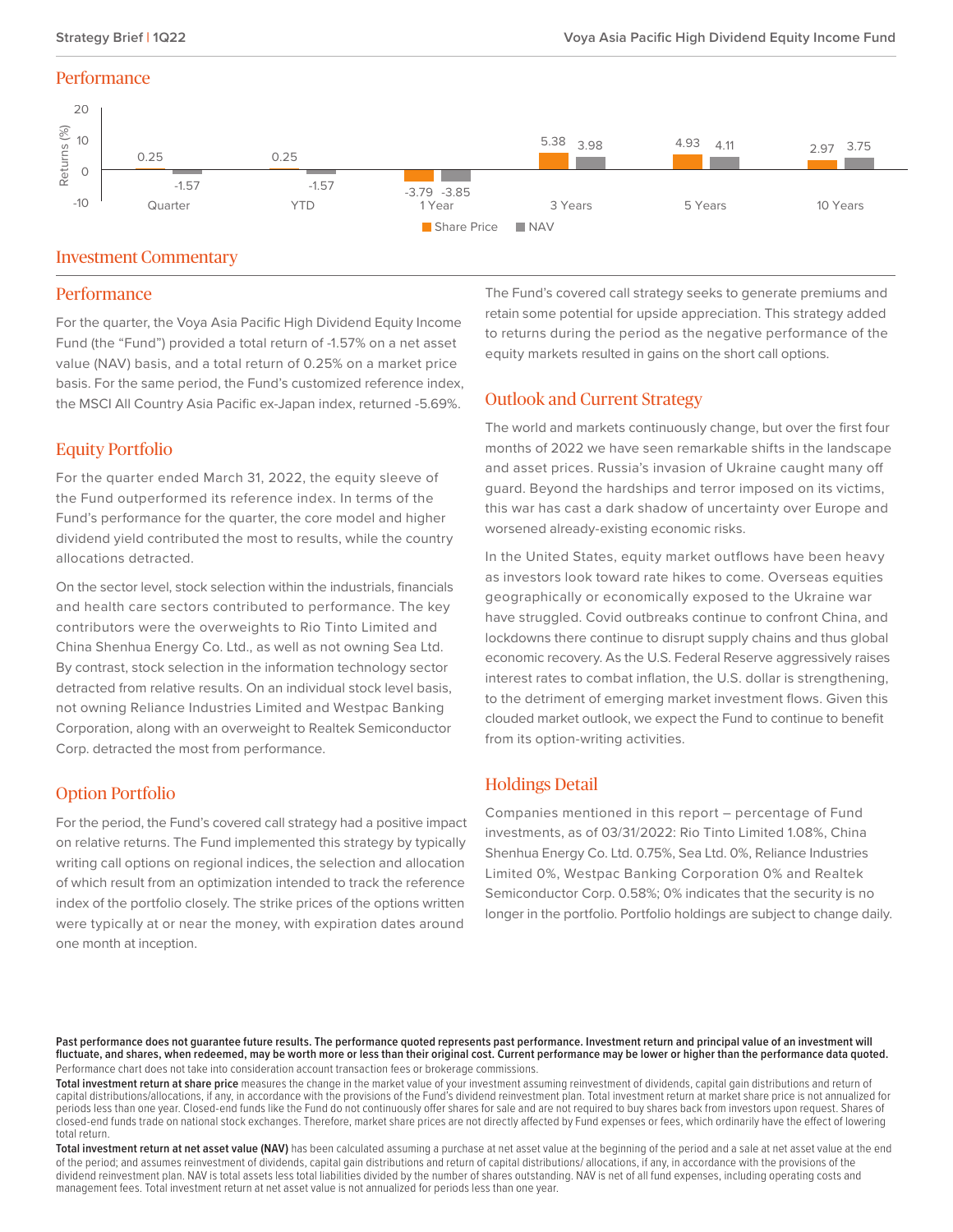# Portfolio Highlights



| <b>Portfolio Statistics</b>        |               |
|------------------------------------|---------------|
| Market Share Price                 | \$8.13        |
| Premium (Discount) to NAV          | $-7.40%$      |
| Average Daily Share Trading Volume | 62.153        |
| <b>Shares Outstanding</b>          | 11.898.854    |
| <b>Total Net Assets</b>            | \$104.425.899 |

| <b>Largest Country Holdings (%)</b> |       |
|-------------------------------------|-------|
| China                               | 28.27 |
| Australia                           | 15.98 |
| Taiwan                              | 13.67 |
| South Korea                         | 11.94 |
| India                               | 11.66 |
| Hong Kong                           | 5.05  |
| Singapore                           | 3.57  |
| <b>United States</b>                | 2.48  |
| Indonesia                           | 1.92  |
| Thailand                            | 1.52  |

#### **Largest Holdings (%)**

| Taiwan Semiconductor Manufacturing Co., Ltd. | 6.87 |
|----------------------------------------------|------|
| Tencent Holdings Ltd.                        | 2.97 |
| Samsung Electronics Co., Ltd.                | 2.78 |
| iShares MSCI All Country Asia ex Japan ETF   | 2.48 |
| Alibaba Group Holding Ltd.                   | 2.23 |
| Infosys Ltd.                                 | 1.67 |
| China Construction Bank - H Shares           | 1.47 |
| Australia & New Zealand Banking Group Ltd.   | 1.39 |
| National Australia Bank Ltd.                 | 1.36 |
| Rio Tinto Ltd.                               | 1.08 |

#### Holdings, industry & country weightings subject to change daily.

<sup>3</sup> "Moneyness" is the term used to describe the relationship between the price of the underlying asset and the option's exercise or strike price. For example, a call (buy) option is considered "in-the-money" when the value of the underlying asset exceeds the strike price. Conversely, a put (sell) option is considered "in-the-money" when its strike price exceeds the value of the underlying asset. Options are characterized for the purpose of Moneyness as "in-the-money" when its strike price exceeds the value of the underlying asset. Options are characterized for the purpose of Moneyness as "in-the-money" ("ITM"), "out-of-the-money" ("OTM") or "at-the-money" ("ATM"), where the underlying asset value equals the strike price.

Please see next page for other important disclosures.



| <b>Call Option Statistics</b>                       |            |
|-----------------------------------------------------|------------|
| Percent of Portfolio Assets with Call Options       | 24.06%     |
| <b>Type of Call Options</b>                         | Index      |
| Market Calls are Written On                         | <b>OTC</b> |
| Average Call Option Life at Time Written (days)     | 31         |
| Average Call Option Time to Maturity (days)         | 18         |
| Average Call Moneyness <sup>3</sup> at Time Written | <b>ATM</b> |

| Largest Industry Holdings (%) |       |
|-------------------------------|-------|
| Information Technology        | 23.24 |
| <b>Financials</b>             | 22.59 |
| <b>Consumer Discretionary</b> | 9.59  |
| Industrials                   | 7.79  |
| Materials                     | 6.84  |
| <b>Communication Services</b> | 6.52  |
| <b>Health Care</b>            | 5.26  |
| <b>Real Estate</b>            | 5.09  |
| Energy                        | 4.19  |
| <b>Consumer Staples</b>       | 4.03  |